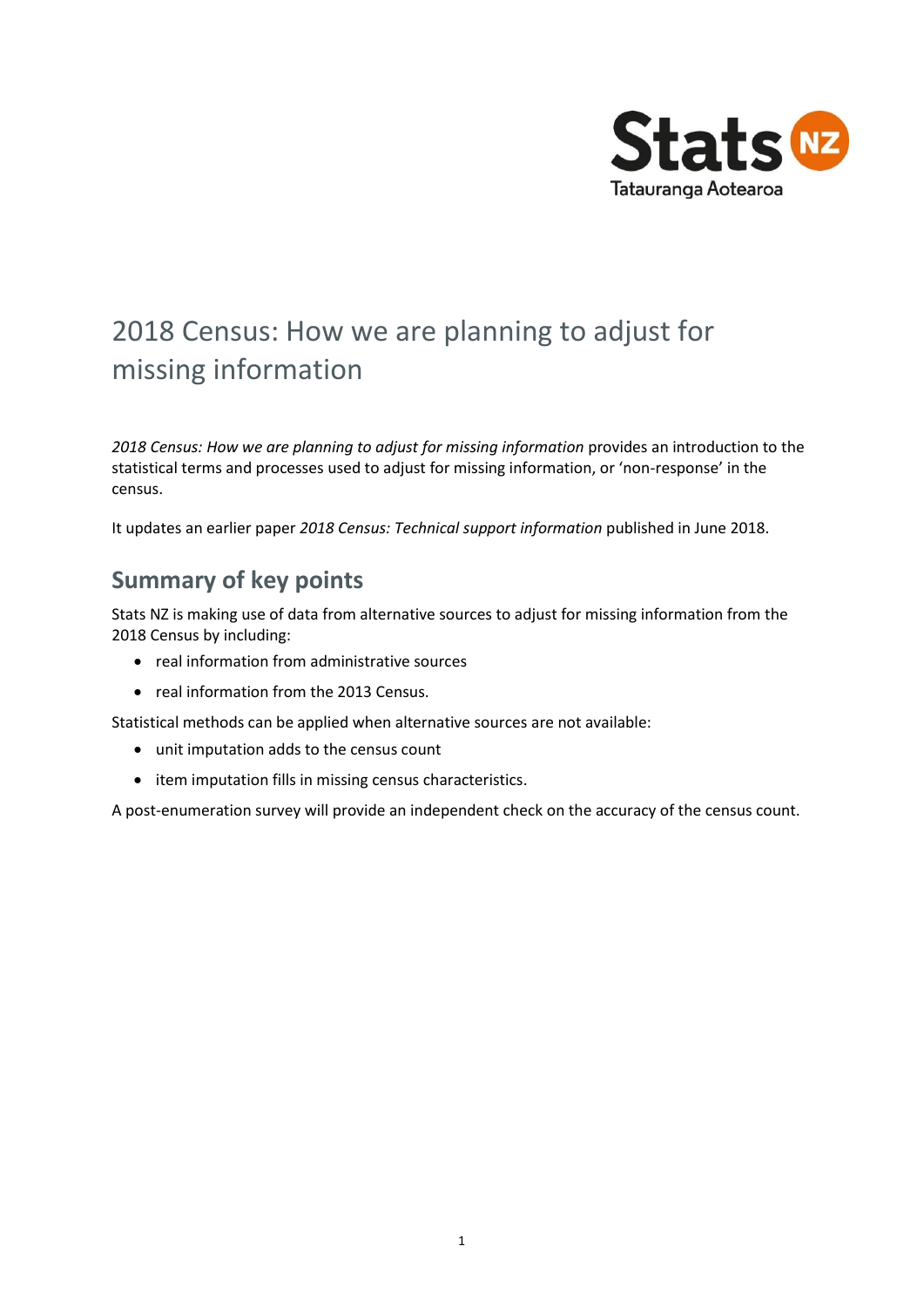## **Introduction**

The census is a count of the population and the dwellings in New Zealand. Every five years Stats NZ asks everyone in the country to provide information about themselves and their household. This information is used to help make informed decisions by government, iwi, businesses, and community groups across the country.

In 2018, we introduced a new model for collecting the information, with a focus on online participation and paper available on request, followed by postal reminders and household visits for people who hadn't taken part.

After census day on 6 March, we deployed a range of planned follow-up activities to encourage the people who hadn't taken part to provide us with their completed forms – either online, or by paper. We also extended the field operation by two weeks to help reach more people.

Because participation in the 2018 Census was lower than planned, we need more time than originally anticipated to draw on other information sources and new methods to finalise a fit-forpurpose dataset.

When Stats NZ produces any statistical information, we use a range of statistical methods to adjust for limitations in the data collected. This includes adjustments for missing data to improve the quality of the published information. While the census aims to collect information directly from all people in New Zealand on census night, it is usual for some people not to fill in census forms, or submit forms with some questions unanswered. Not responding to census and surveys nearly always disproportionately affects some groups more than others. If we were to only use the information from people who completed a question, this would mean counts were lower than in reality and proportions biased towards categories that tend to get responses at higher rates.

Stats NZ, in common with other countries, uses statistical processes to compensate for missing data. These processes are designed to reduce the bias caused by differences between the people who do respond and those who do not.

For the first time, Stats NZ is making use of data from alternative sources for the 2018 Census. The 2018 Census will use this data to add people to the census count. This is known as an 'admin enumeration'. We are using data from administrative data sources and the 2013 Census to fill in gaps in census responses. When we use the 2013 Census and admin sources, we are obtaining information from real people, but provided at a different time or in a different context.

Statistical methods called 'imputation' can be applied when the alternative sources are not available. We have also extended our previous use of statistical imputation methods to fill in missing data where possible.

The sources contributing to the 2018 Census file are shown in figure 1. The census *count* is made up of people who responded to the census, plus people added through admin enumerations and imputation. The *characteristics* of those people will come from the best available source – census responses, the previous census in 2013, admin data, imputation – or will be left as missing. The details vary depending on the variable and the source of the count. These terms are described in the following sections.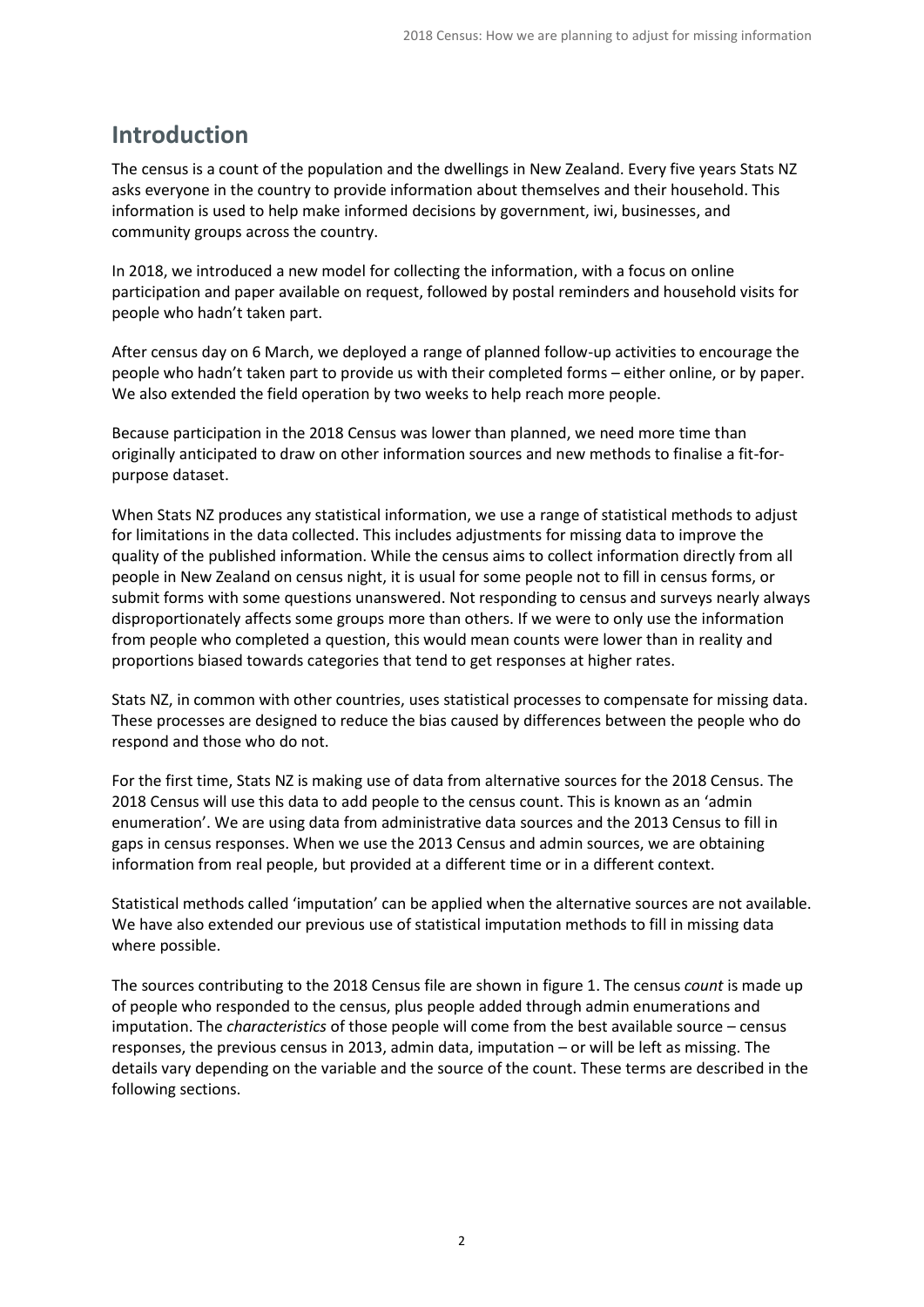#### **Figure 1**



#### Data sources contributing to the 2018 Census

## **Alternative sources for census information**

We will use the 2013 Census and other government data about real people, such as births, tax, health, and education records, to compensate for the information we are missing.

Much of this information is held in Stats NZ's Integrated Data Infrastructure (IDI). The IDI is a large research database that contains a number of datasets about people and households from government agencies, Stats NZ surveys, and non-government organisations. It also holds data from the 2013 Census.

Stats NZ has undertaken a privacy impact assessment (PIA) to use admin data in the IDI to supplement the 2018 Census data (se[e Privacy impact assessment for using admin data in 2018](https://www.stats.govt.nz/privacy-impact-assessments/privacy-impact-assessment-for-using-admin-data-in-2018-census-data)  [Census data\)](https://www.stats.govt.nz/privacy-impact-assessments/privacy-impact-assessment-for-using-admin-data-in-2018-census-data). This PIA assesses the risks identified against privacy principles and outlines how we will mitigate these risks.

### **Including people from administrative data – admin enumerations**

We will use information from administrative sources – admin enumerations – so that some of the people who have not responded to the census can be included.

In 2018 we had more households than in the past where no one responded to the census. In previous censuses we used imputation to improve the census count. This time we are using government data as well as imputation to help us fill in some of the information gaps, rather than relying solely on imputation.

Research from our Census Transformation team puts us in a good position to develop appropriate models using administrative sources. Our work over the last four years has shown that we have good coverage of the New Zealand population from the wide range of government data we hold. This is an opportunity to make greater use of administrative data in the 2018 Census than anticipated and fits with the long-term census transformation strategy.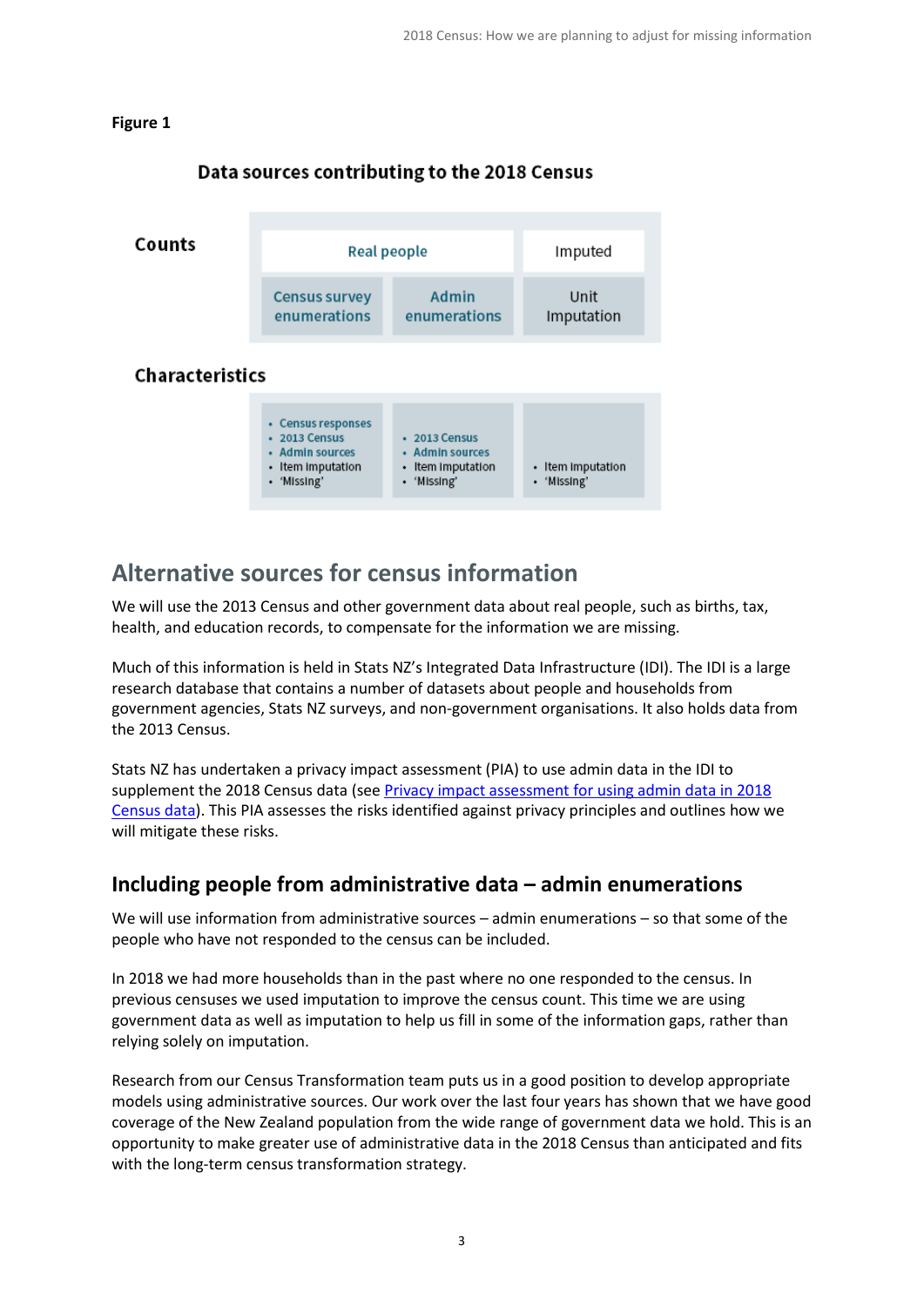The work involves assessing how many people to bring into the census data file from administrative data sets, and exactly how we will do this. Initial analysis suggests these admin enumerations should improve the representation of people in the census data set.

We are now testing these methods and working through the implications of trading-off timeliness and effectiveness for two main statistical options. We'll make decisions over the next few months on the best approach to produce census data.

In conducting this work, we are drawing on the support of our colleagues in other countries who are developing similar methods for their own censuses, and our external data quality panel. The work needs careful and time-intensive evaluation to ensure we produce a useful census data set.

### **Filling out census characteristics from 2013 Census and administrative data**

In 2018, we will use real information from the 2013 Census and administrative sources to fill in missing characteristics where we can. We had already planned to use these alternative sources for incomplete census responses where we can link to admin records (see 2018 Census – [a modernised,](https://www.stats.govt.nz/methods/2018-census-a-modernised-digital-first-census)  [digital-first census\)](https://www.stats.govt.nz/methods/2018-census-a-modernised-digital-first-census). An advantage of admin enumerations is that they are already linked to the IDI, and we can use real information for census characteristics as well.

We use 2013 Census and administrative sources to fill in census characteristics for:

- people who have responded to the census, but have not answered some questions or the answer is not able to be used (item non-response)
- admin enumerations when we also use alternative sources to fill out characteristics of those people.

The 2013 Census is a good source of information for variables that do not tend to change much over time, for example, country of birth, religion and number of bedrooms.

Admin data sources vary in quality and suitability for statistical use. Admin data will be used to fill gaps in the census when we are confident that it will improve the quality of the census file. We are in a good position to adopt this approach as we have been investigating future census models that would make much greater use of admin data for the census.

## **Imputation**

Admin sources and the 2013 Census will not provide all the missing census information. Statistical methods called 'imputation' can be applied when the alternative sources are not available. As with alternative information sources, we use imputation methods:

- to add to the census count unit imputation
- to fill in missing census characteristics item imputation.

While previous censuses have included both types of imputation, we have made some changes for 2018.

### **Unit imputation**

Unit imputation helps improve the coverage of the census. Unit imputations are individual census records created where there is sufficient evidence that a person exists, but we have not received a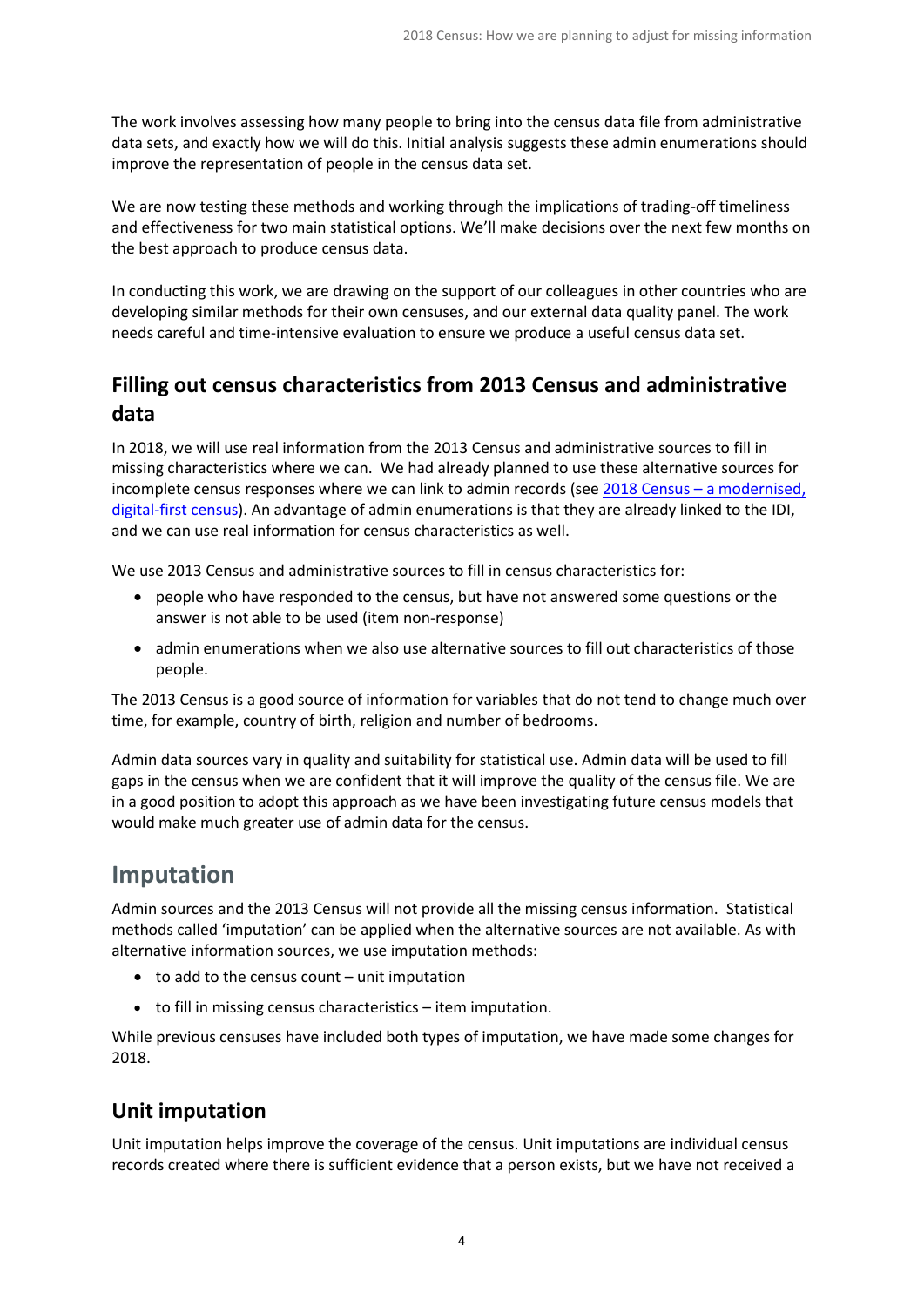census response for them, and we have not included them from administrative data. In previous censuses we have used 'donor imputation' to impute members of fully non-responding households, choosing a responding household from the same neighbourhood to be the 'donor' (see [Understanding substitution and imputation in the 2013 Census\)](http://archive.stats.govt.nz/Census/2013-census/methodology/substitution-and-imputation.aspx).

In 2018, this approach will be used for 'fully non-responding households' where we have evidence that the dwelling was occupied on census night, but no census information was received from the household, and we have not created an admin household. Individual records will be created for members of the imputed household.

A more complex methodology is also being explored whereby people not counted in the census could be imputed, without the need to know which dwelling they belong to.

The rate of unit imputation has increased steadily over time, from 2.9 percent of the total number of people counted in the 2001 Census, to 3.3 percent in 2006 and 4.8 percent in 2013 (se[e Post](http://archive.stats.govt.nz/browse_for_stats/population/census_counts/PostEnumerationSurvey_HOTP13.aspx)[enumeration Survey: 2013](http://archive.stats.govt.nz/browse_for_stats/population/census_counts/PostEnumerationSurvey_HOTP13.aspx) and [A Report on the 2006 Post-enumeration Survey\)](http://archive.stats.govt.nz/browse_for_stats/population/census_counts/report-on-2006-post-enumeration.aspx). This rate refers to the total number of individual records created for partial and fully non-responding households and is the proportion of the census count not completed by respondents. We do not yet know the extent of unit imputation in the 2018 Census.

In a change from previous censuses, people who are listed on a household form are treated as responses, even when no individual form has been received. There is no unit imputation for 'partially responding households' in 2018.

The number of people listed as belonging to a household, but where no individual form was received, increased in the 2018 Census. The household listing includes age, sex, and place of residence so we have good information to count these people as a response, even though we do not have an individual form for them. In some cases, we will be able to use information from the 2013 Census and administrative data to fill out missing variables.

#### **Item imputation**

Since at least the 1996 Census, we have imputed four key census variables: sex, age, usual residence meshblock, and work and labour force status. The methods in previous censuses used information provided by census respondents and known variable distribution patterns (see [Understanding](http://archive.stats.govt.nz/Census/2013-census/methodology/substitution-and-imputation.aspx)  [substitution and imputation in the 2013 Census\)](http://archive.stats.govt.nz/Census/2013-census/methodology/substitution-and-imputation.aspx). For all other questions that were unanswered, we coded the respective variables to 'not stated'.

In 2018, we will use item imputation when we do not have good data from the 2013 Census or admin sources. We use a different methodology from previous censuses for item imputation that fills in the missing variables by 'borrowing' information from similar people or similar households that have responded. The item imputation is implemented in the CANCEIS software, developed by Statistics Canada, and is used by a number of other countries in their censuses (see [Editing the 2011](https://www.unece.org/fileadmin/DAM/stats/documents/ece/ces/ge.44/2014/mtg1/Topic_4_Canada_Guertin.pdf)  [Census with CANCEIS and options considered for 2016](https://www.unece.org/fileadmin/DAM/stats/documents/ece/ces/ge.44/2014/mtg1/Topic_4_Canada_Guertin.pdf) [PDF, 9p]).

In the 2018 Census, item imputation will be used for a wider range of variables than in the past (see 2018 Census – [a modernised, digital-first census\)](https://www.stats.govt.nz/methods/2018-census-a-modernised-digital-first-census). However, there are still some variables where we do not have good alternative sources and we will not be able to impute, for example the housing quality variables that were introduced in the 2018 Census.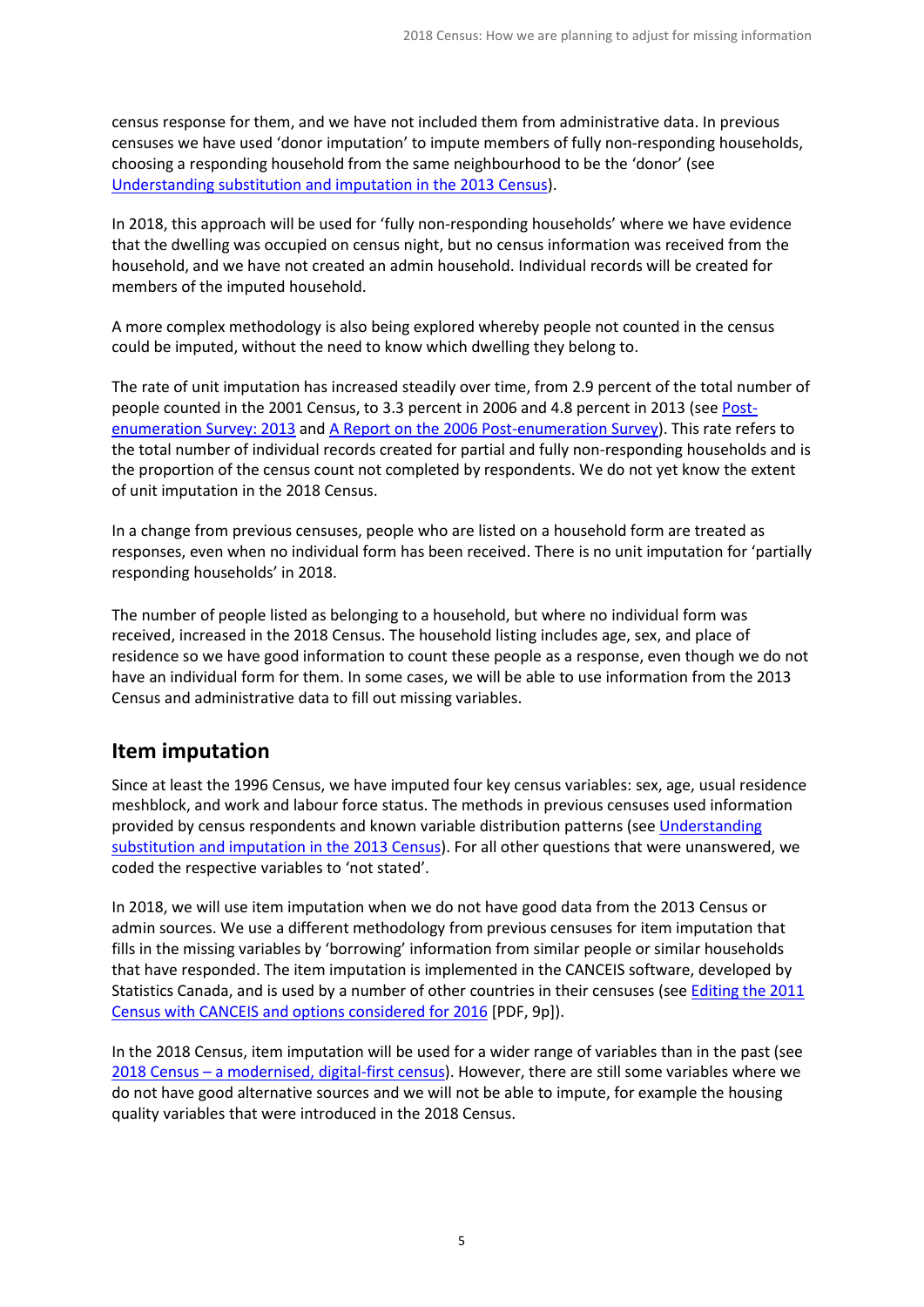### **Uncertainty due to donor imputation**

The use of the previous census and administrative data to adjust for missing data helps to counteract the impact of census non-response, but cannot fill all the gaps. Donor imputation is an established statistical method that relies on the assumption that we are able to find 'similar' households, so that filling in the gaps produces a representative distribution in the finalised census data. This assumption, known as 'missing at random', is harder to defend in areas where there are high levels of non-response, and for variables where we cannot obtain information either from the previous census (because the information is likely to have changed) or from administrative sources (because data is not available).

For the first time in a New Zealand census, in 2018 we will measure the uncertainty in the census counts due to household donor imputation. This will allow us to assess our confidence in the unit imputation and provide a measure of uncertainty for users of census data.

## **Measuring coverage**

Given the strategic significance of the census data and its diverse applications, Stats NZ, like other national statistical organisations, makes concerted efforts to ensure we understand the quality of the census data we produce. Along with evaluating our methods for imputation, another important set of data we need is the results of our 2018 Post-enumeration Survey, which is underway now.

A post-enumeration survey is an independent check on the accuracy of the census count and aims to provide information on the completeness of census coverage (see [Post-enumeration Survey: 2013\)](http://archive.stats.govt.nz/browse_for_stats/population/census_counts/PostEnumerationSurvey_HOTP13.aspx). The survey provides a gauge of how many New Zealand residents were missed, or counted more than once, in the census.

Census coverage relates the number of people who were counted in the census to the number who should have been counted. It is usually expressed as a percentage of what should have been the complete count (for example, the expected number of usual residents in New Zealand on census night).

The full picture, just like in every other census, won't be available for some time, but we will start releasing data from the census as soon as we can.

## **Census Transformation in New Zealand**

Stats NZ's Census Transformation programme is investigating the feasibility of a future census based on administrative data (se[e Census transformation in New Zealand\)](http://archive.stats.govt.nz/Census/census-transformation-nz.aspx). The research into the availability and quality of administrative data for census information has formed the basis of the use of administrative data in the 2018 Census for item-non-response. (See [Census transformation](http://archive.stats.govt.nz/Census/census-transformation-nz/census-transformation-papers.aspx) – [research papers,](http://archive.stats.govt.nz/Census/census-transformation-nz/census-transformation-papers.aspx) [The potential for linked administrative data to provide household and family](https://www.stats.govt.nz/research/the-potential-for-linked-administrative-data-to-provide-household-and-family-information)  [information,](https://www.stats.govt.nz/research/the-potential-for-linked-administrative-data-to-provide-household-and-family-information) an[d Experimental population estimates from linked administrative data.](https://www.stats.govt.nz/experimental/experimental-population-estimates-from-linked-administrative-data))

### **Note**

[2018 Census: Technical support information](https://www.stats.govt.nz/assets/Uploads/Methods/2018-Census-technical-support-information/2018-census-technical-support-information.pdf) was published on 1 June 2018. It provided a brief introduction to the statistical terms and processes used to measure and adjust for missing information. Since then we have revised the methods we will use, and this earlier document is no longer applicable.